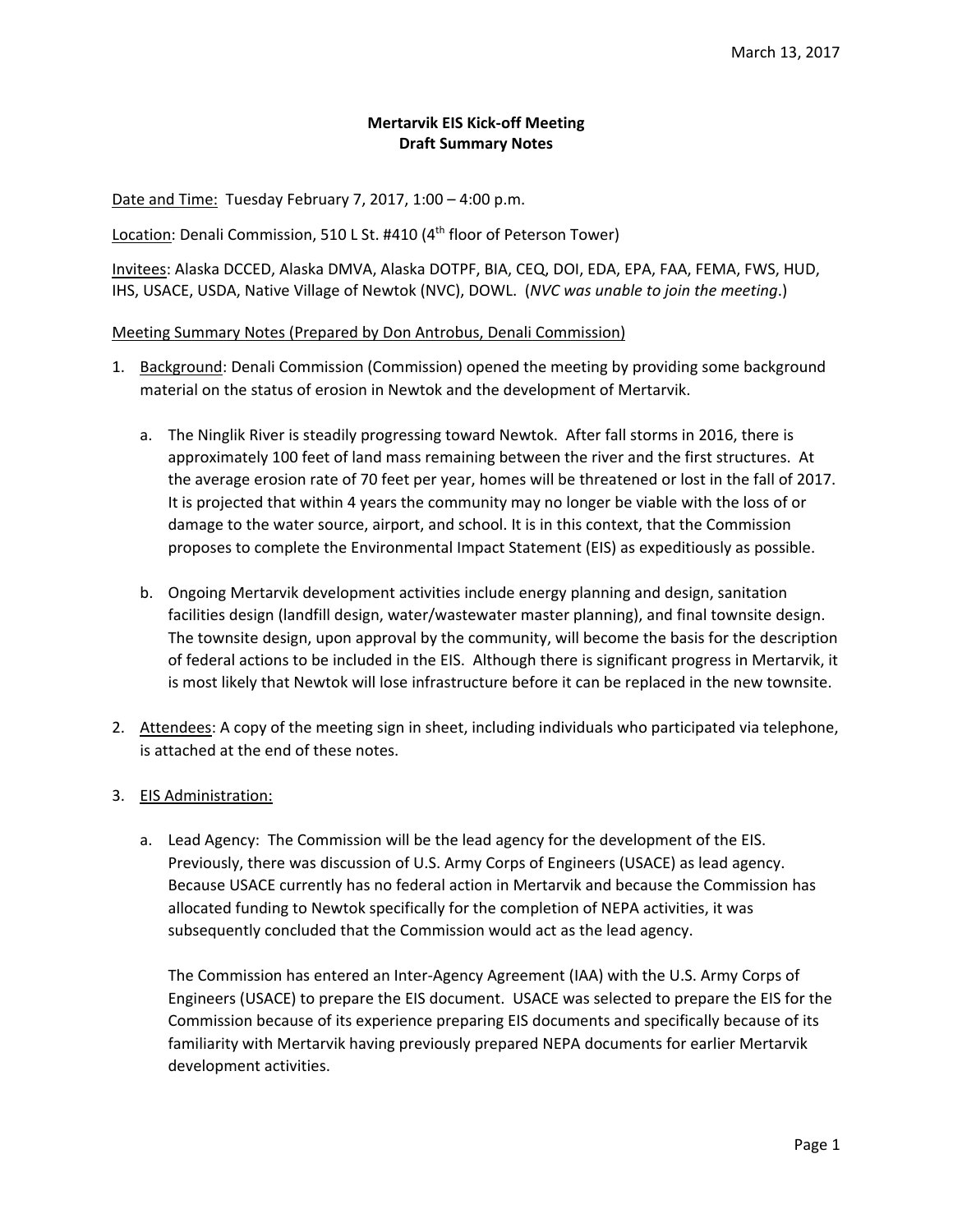- i. FAA requested that the Commission evaluate whether there is any potential conflict in having USACE prepare an EIS for activities over which it also has regulatory authority. It was agreed that respective agency counsels would explore the issue and determine what measures may need to be put in place to resolve any potential conflicts.
- b. NEPA Class of Action: The Commission proposed to prepare a single programmatic EIS document covering the construction of all remaining infrastructure necessary for the development of Mertarvik. This overall effort will be referred to as the Mertarvik Infrastructure Development Project (MIDP) for the purpose of these notes.

An EIS was determined to be the appropriate class of action in order to evaluate the cumulative impacts of all proposed activities. The EIS for the MIDP will be prepared pursuant to the National Environmental Policy Act (NEPA), Council on Environmental Quality (CEQ) Regulations Implementing the Procedural Provisions of NEPA, and Commission NEPA Implementing Procedures (45 CFR Part 900).

- i. Programmatic EIS: Discussion ensued over whether it is accurate to use "programmatic" to describe an EIS for the MIDP. The Commission initially titled the effort "Programmatic" because it is not currently known which federal or state agencies will provide funding for MIDP activities and/or when this funding will be made available. While there was no concern raised over the use of the term, it was expressed that "programmatic" in the title communicates that the specific actions to be undertaken are not clearly defined. The Commission argued that specific actions, while not yet designed, are well defined and/or will be well defined via the active townsite planning process.
- ii. Mertarvik Development Activities: DOWL was introduced as the Project Manager selected by NVC for the MIDP effort.
	- 1. Townsite Plan: There is an ongoing parallel effort to finalize the townsite plan for Mertarvik. The final townsite plan will be the basis for defining the footprint of all infrastructure to be included in the MIDP and covered in the EIS. The townsite design process will include development of several alternatives from which the community of Newtok can determine its preferred option. The selected option will be updated based on preliminary engineering analysis of various facilities. The townsite plan will site all infrastructure to be included in the MIDP and subsequently will be utilized to define the Area of Potential Effect for the EIS. The townsite plan schedule includes 65% plan by the end of February and final by end of May 2017.
	- 2. Airport: The 2014 Airport Layout Plan (ALP) developed by ADOT for a new Mertarvik airport was used as the basis of locating the airport in the townsite planning options. It is understood that the information provided in the ALP is typical of the information on which other airport Environmental Assessment (EA) or EIS documents have been based.

There was a brief discussion about the implications of flipping the proposed airport apron from the west to the east side of the primary runway. There were no conclusions drawing, but it was generally agreed to pursue analysis of this option.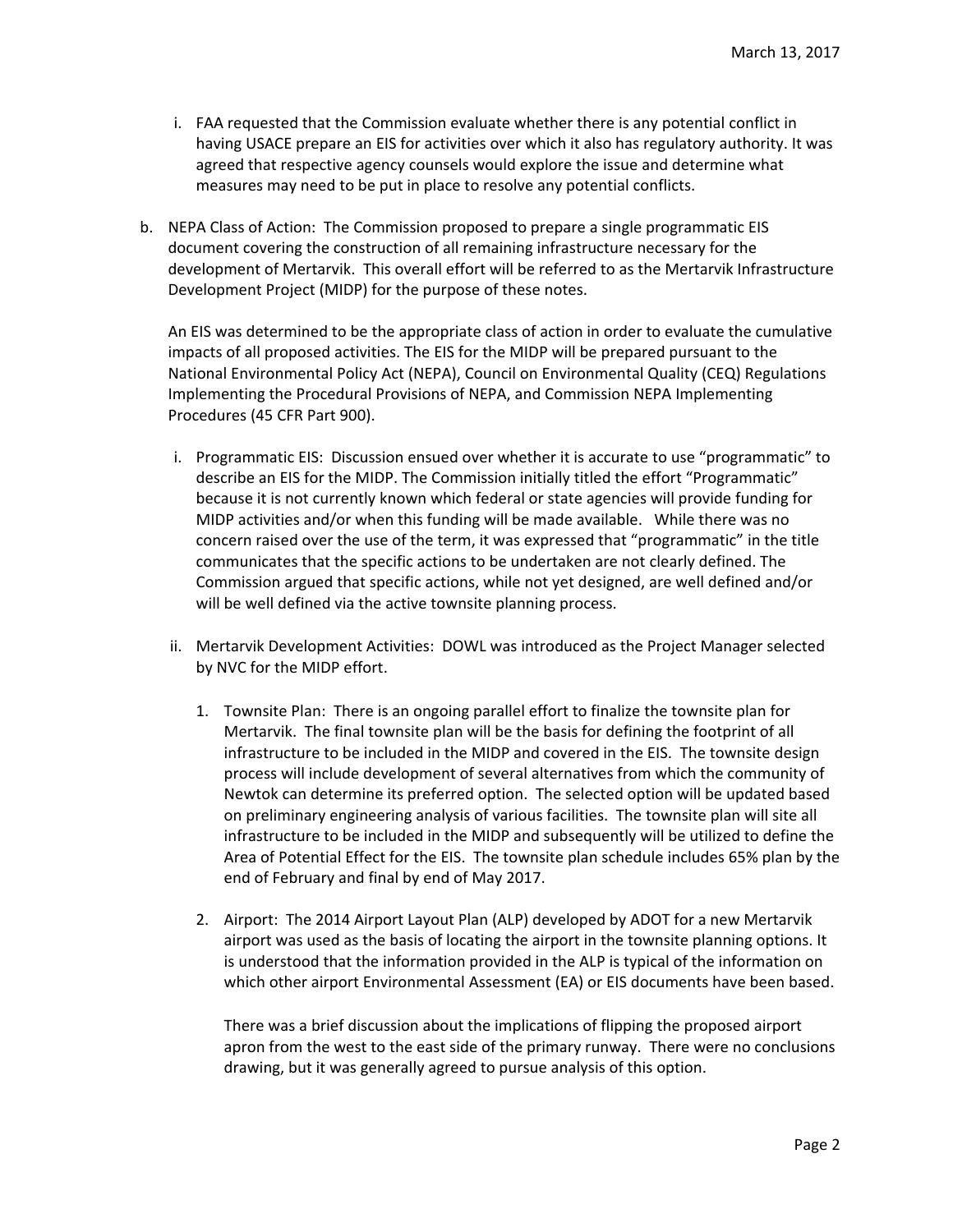4. Participating Agencies: The Commission presented its preliminary plan for formally inviting interested parties to participate in the EIS. The Commission proposed to invite FAA to participate as a cooperating agency. It proposed to engage with other agencies at the c*onsult* level as defined in "*Collaboration in NEPA, A Handbook for NEPA Practitioners*", prepared by CEQ and dated October 2007. At the consult level of engagement, agencies will be invited to public and agency meetings, provided copies of draft and final documents for review and comment, and will be informed as to how their comments have been addressed. The intent of this engagement plan is not to limit agency collaboration, but to limit the number of different agency procedures that might otherwise have to be accommodated. There is concern that this would have a significant impact on the schedule of the effort. For instance, many agencies do not have the authority to review an EIS locally. Inviting them as a formal cooperating agencies, would most likely extend the review and comment periods beyond what could otherwise be accomplished locally.

It is understood that this EIS process must meet an agency's regulations if it is to be subsequently adopted to satisfy that agency's future NEPA requirements. It is the intent of the Commission to complete a document that satisfies participating agency regulations.

- a. U.S. Fish and Wildlife Service (FWS) requested to participate as a cooperating agency by virtue of being an adjacent land owner, requested to also be a cooperating agency, indicating that the EIS review could take place locally. The Commission agreed to consider the request. FWS also noted that additional land exchange between NVC and FWS is being discussed and recommended that any foreseeable actions on the new land be considered in the EIS.
- b. FAA noted that the Commission would have to ensure/verify that other agencies had been consulted and provided an opportunity to comment in order to comply with FAA requirements.
- 5. EIS Process: USACE provided a brief overview of the proposed NEPA process and schedule; a summary of NEPA documents completed to date; the resource categories to be included in the EIS; and a discussion of existing baseline data and potential data gaps.
	- a. Baseline Data: It was noted that based on initial review most if not all baseline data has been collected as part of previous Mertarvik NEPA activities. There was some discussion on whether sufficient baseline data already exists. Generally, agencies indicated that they would need time to review existing data themselves before concluding that additional data is not required.
	- b. Decommissioning of Newtok: It was noted that decommissioning of Newtok was not included in MIDP activities to be considered in the EIS. It is understood that there may be additional environmental work necessary for decommissioning activities, however, there is currently no federal decommissioning activities be pursued. FAA noted that it would have to evaluate whether decommissioning of the Newtok airport would have to be considered to satisfy FAA requirements.
	- c. EIS Work Plan: USACE will develop a Work Plan further defining the EIS content, schedule, and procedures. Upon completion, it will be distributed to participating agencies for review and comment.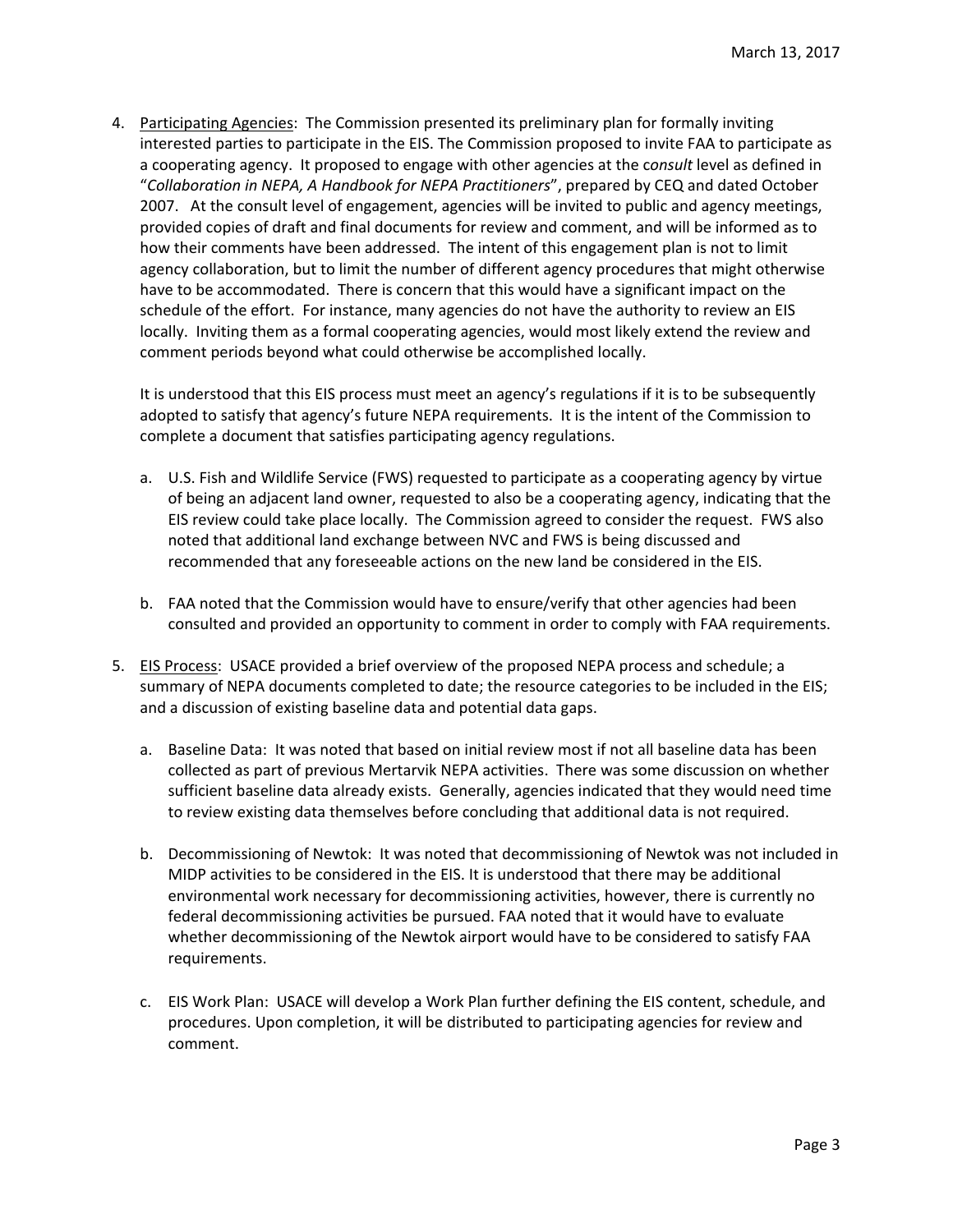### 6. General Discussion:

a. Information Exchange: A request was made to establish a website to exchange information and post EIS documents and products. The Commission agreed to purse this and set up some type of information sharing site.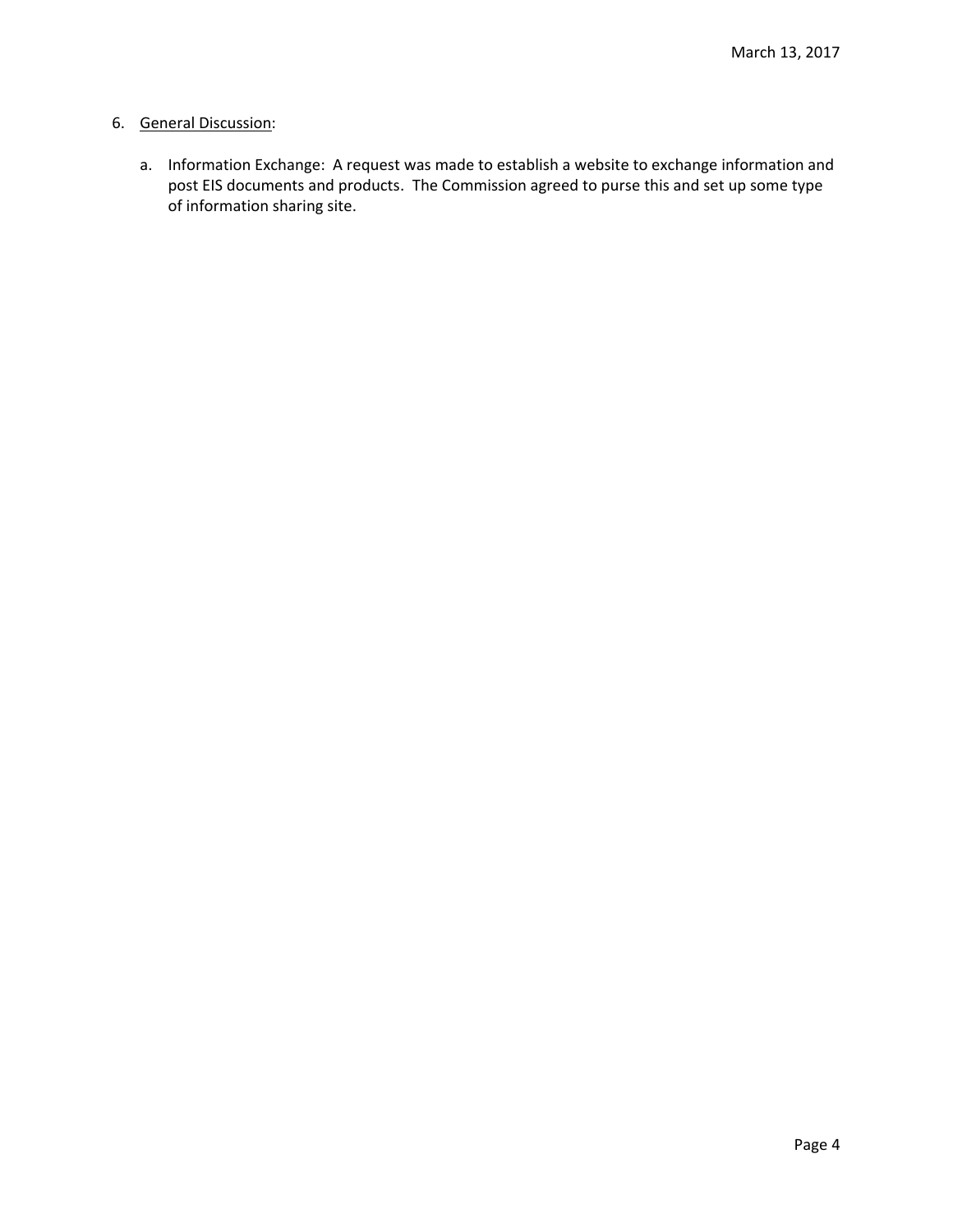# **Mertarvik EIS Kick-off Meeting** February 7, 2017

| #              | Name                   | Org.         | Signature                    | Primary<br>Contact<br>(yes/no) | <b>Contact Number</b> |
|----------------|------------------------|--------------|------------------------------|--------------------------------|-----------------------|
| 1              | <b>Romy Cadiente</b>   | <b>NVC</b>   |                              |                                |                       |
| $\overline{2}$ | <b>Paul Charles</b>    | <b>NVC</b>   |                              |                                |                       |
| 3              | <b>Brent Nichols</b>   | ADMVA        |                              |                                |                       |
| 4              | <b>Kevin Reeve</b>     | ADMVA        |                              |                                |                       |
| 5              | <b>Todd VanHove</b>    | ADOT&PF      | Var                          | ye5                            | $289 - 0520$          |
| 6              | John Binder            | ADOT&PF      |                              |                                |                       |
| $\overline{7}$ | Daniel Delfino         | AHFC         |                              |                                |                       |
| 8              | Michael Singleton      | AHFC         |                              |                                |                       |
| 9              | Gavin Dixon            | <b>ANTHC</b> |                              | Yes.                           | 907-779-3586          |
| 10             | <b>Stuart Hartford</b> | <b>BIA</b>   | via                          |                                | 907-271-6984          |
| 11             | <b>Ronald Lamb</b>     | CEQ          |                              |                                |                       |
| 12             | Sally Cox              | <b>DCCED</b> |                              |                                |                       |
| 13             | Joel Neimeyer          | Denali       | $\rightarrow$ $\gamma$ $\nu$ | $N\mathcal{D}$                 | (907) 271-1414        |
| 14             | Jay Farmwald           | Denali       |                              |                                | (907) 271-1415        |
| 15             | <b>Chris Allard</b>    | Denali       | alla                         |                                | (907) 271-1416        |
| 16             | John Whittington       | Denali       |                              |                                | (907) 271-1417        |
| 17             | Don Antrobus           | Denali       | hte                          | Yes                            | (907) 271-3500        |
| 18             | Givey kochanowski      | <b>DOE</b>   |                              |                                |                       |
| 19             | Vanitha Sivarajan      | DOI          | Viatelephonie                |                                | 202-219-1136          |
| 20             | <b>Addison Smith</b>   | <b>DOWL</b>  |                              |                                |                       |
| 21             | <b>Emily Creely</b>    | <b>DOWL</b>  |                              |                                | 5622000               |
| 22             | Randy Romenesko        | <b>DOWL</b>  |                              |                                | 907,304.224           |
| 23             | Shirley Kelly          | <b>EDA</b>   |                              |                                |                       |
| 24             | Diane Soderlund        | EPA          |                              |                                |                       |
| 25             | Molly Vaughan          | EPA          | (1/ 1 )                      |                                | $6271 -$<br>215       |
| 26             | <b>Tammy Fordham</b>   | EPA          | Any-<br>taelle               | Λ                              | $271 -$               |
| 27             | Jennifer Curtis        | EPA          |                              |                                |                       |
| 28             | Kristi Warden          | FAA          |                              |                                |                       |
| 29             | Keith Gordon           | FAA          | Viatelephone                 | Yes                            | $907 - 271 - 5030$    |
| 30             | Leslie Grey            | FAA          |                              | $\bigcap$                      | 53                    |
| 31             | Kerry Long             | FAA          |                              |                                |                       |
| 32             | Patricia Deem          | FAA          | nateles                      |                                |                       |
| 33             | Robert Forgit          | FEMA         |                              |                                |                       |